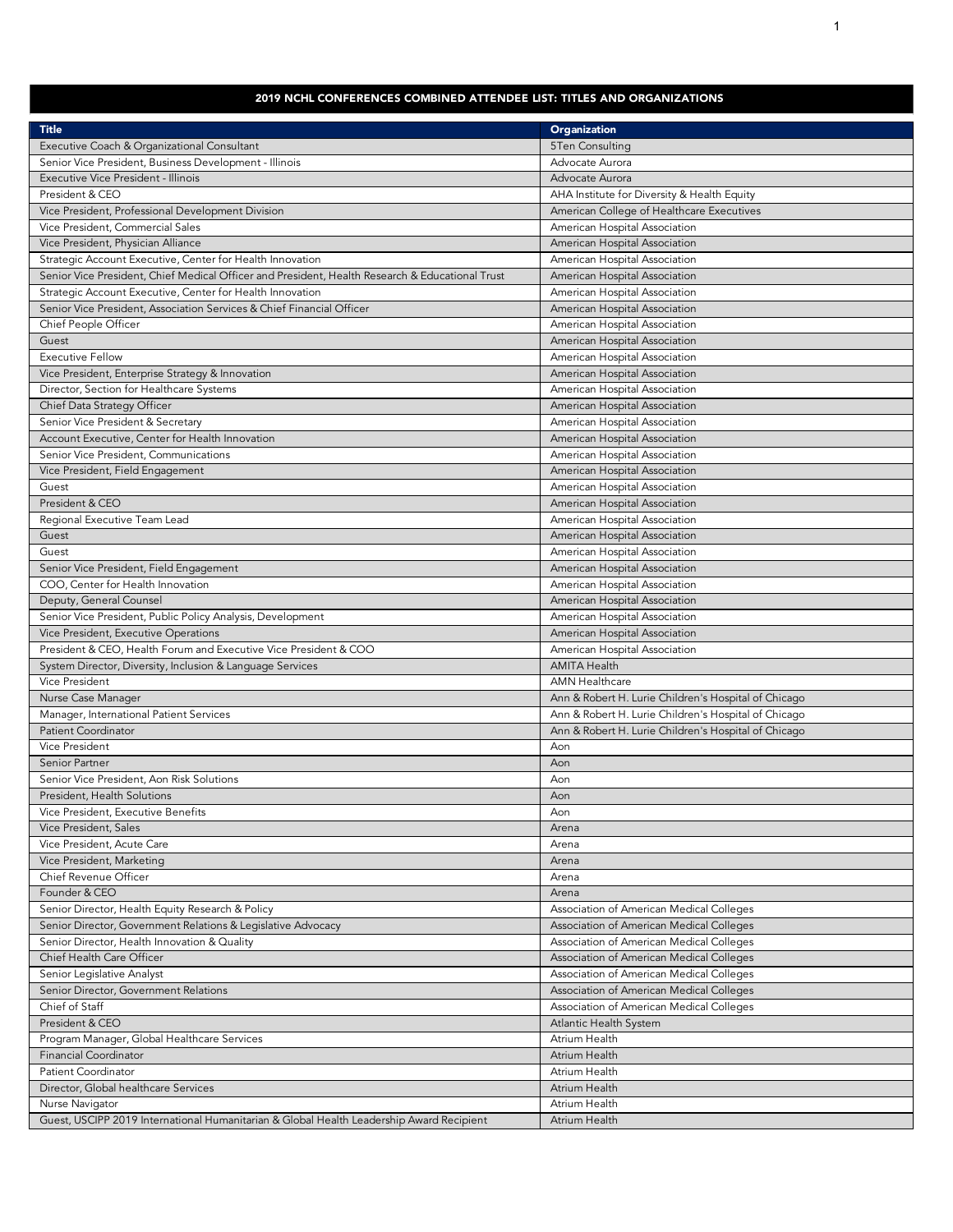| USCIPP 2019 International Humanitarian & Global Health Leadership Award Recipient; Chairman                 | Atrium Health                                                           |
|-------------------------------------------------------------------------------------------------------------|-------------------------------------------------------------------------|
| Emeritus, Department of Thoracic & Cardiovascular Surgery, Carolinas Medical Center; Vice President,        |                                                                         |
| International Medical Outreach, Atrium Health; Professor, Surgery, University of North Carolina at          |                                                                         |
| Chapel Hill; President, Heineman Medical Outreach, Inc.                                                     |                                                                         |
| Vice President, Sales                                                                                       | AvaSure                                                                 |
| Vice President, Clinical Quality & Innovation                                                               | AvaSure                                                                 |
|                                                                                                             |                                                                         |
| <b>Registered Nurse</b>                                                                                     | Baptist Health International                                            |
| Director, International Project Development                                                                 | <b>Baptist Health International</b>                                     |
| Assistant Vice President, International Healthcare Partnerships                                             | <b>Baptist Health International</b>                                     |
| Director, Operations and Patient Services                                                                   | <b>Baptist Health International</b>                                     |
| President, Hillcrest Baptist Medical Center                                                                 | Baylor Scott & White Health                                             |
| Manager, International Services                                                                             | Baylor St. Luke's Medical Center                                        |
| Manager, International Services                                                                             | Baylor St. Luke's Medical Center                                        |
| Vice President, International Services                                                                      |                                                                         |
|                                                                                                             | Baylor St. Luke's Medical Center                                        |
| Affiliate Advisor; Associate Professor, Medicine; Assistant Vice President, Baylor Global Health            | Baylor St. Luke's Medical Center                                        |
| Manager, Operations                                                                                         | Baylor St. Luke's Medical Center                                        |
| Program Director                                                                                            | <b>Baylor University</b>                                                |
| President Emeritus, Truman Medical Centers; President,                                                      | Bluford Healthcare Leadership Institute                                 |
| Program Manager                                                                                             | Boston Children's Hospital                                              |
| International Medicine and Business Development Manager, International Health Services                      | Boston Children's Hospital                                              |
| Associate Medical Director                                                                                  | Boston Children's Hospital                                              |
| International Nurse Practitioner                                                                            |                                                                         |
|                                                                                                             | Boston Children's Hospital                                              |
| Senior Director, International Patient Operations                                                           | Boston Children's Hospital                                              |
| Supervisor, International Patient Center                                                                    | Boston Children's Hospital                                              |
| Medical Director, International Patient Services, Boston Children's Hospital; Associate, Pediatric Critical | Boston Children's Hospital                                              |
| Care Medicine, Department of Anesthesiology, Critical Care & Pain, Boston Children's Hospital;              |                                                                         |
| Assistant Professor, Anesthesia, Harvard Medical School                                                     |                                                                         |
| Senior Director, Learning & Development                                                                     | Boston Children's Hospital                                              |
| Director, Learning & Development                                                                            | Boston Children's Hospital                                              |
| Senior Director, International Patient Center, Brigham Health                                               | Brigham Health; Dana-Farber/Brigham and Women's Cancer Care             |
|                                                                                                             | Brigham Health; Dana-Farber/Brigham and Women's Cancer Care             |
| Manager, Billing                                                                                            |                                                                         |
| Senior Consultant, Strategy Implementation, Brigham Health                                                  | Brigham Health; Dana-Farber/Brigham and Women's Cancer Care             |
| Associate Director, Business Development                                                                    | Broward Health International                                            |
| Director                                                                                                    | Broward Health International                                            |
| Manager, International Operations                                                                           | <b>Cancer Treatment Centers of America</b>                              |
| Manager, Market Expansion                                                                                   | Cancer Treatment Centers of America                                     |
| Executive Vice President & Chief Administrative Officer                                                     | <b>Carilion Clinic</b>                                                  |
| 2018 Gail L. Warden Leadership Excellence Award Recipient; President & CEO                                  | Carilion Clinic                                                         |
| Executive Vice President & Chief Administrative Officer                                                     | Carilion Clinic                                                         |
| Director, Workforce Intelligence                                                                            | Carilion Clinic                                                         |
| Senior Director, Human Resources                                                                            | Carilion Clinic                                                         |
| H.R. Horvitz Professor, Family Business; Professor, Organizational Behavior; and Distinguished              | Case Western Reserve University                                         |
|                                                                                                             |                                                                         |
| University Professor                                                                                        |                                                                         |
| Guest                                                                                                       | Catholic Health Association                                             |
| Director, Member Services                                                                                   | Catholic Health Association                                             |
| Vice President, General Counsel, Compliance Office                                                          | Catholic Health Association                                             |
| Vice President, Communications & Marketing                                                                  | Catholic Health Association                                             |
| Vice President, Sponsorship & Mission Services                                                              | Catholic Health Association                                             |
| Editor                                                                                                      | Catholic Health Association                                             |
| RN Coordinator                                                                                              | Cedars-Sinai                                                            |
| Executive Director, Center for International Health                                                         | Cedars-Sinai                                                            |
| Vice President & Medical Director, International                                                            |                                                                         |
|                                                                                                             | Cedars-Sinai                                                            |
| <b>Business Development Associate</b>                                                                       | Center for Creative Leadership                                          |
| Healthcare Leader, Americas Division                                                                        | Center for Creative Leadership                                          |
| Senior Consultant                                                                                           | Center for Creative Leadership & Global Learning and Diversity Partners |
| Business Program Manager, Center for Global Health                                                          | Children's Hospital Los Angeles                                         |
| Middle East Liaison, Center for Global Health                                                               | Children's Hospital Los Angeles                                         |
| Clinical Program Manager                                                                                    | Children's Hospital Los Angeles                                         |
| Vice President, Center for Global Health                                                                    | Children's Hospital Los Angeles                                         |
| Director, International Strategy & Business Development, Global Medicine                                    | Children's Hospital of Philadelphia                                     |
| Vice President, Global Ventures                                                                             |                                                                         |
|                                                                                                             | Children's Hospital of Philadelphia                                     |
| Clinical Nurse Supervisor, GPS                                                                              | Children's Hospital of Philadelphia                                     |
| Business Development Specialist, Global Medicine                                                            | Children's Hospital of Philadelphia                                     |
| <b>Medical Director</b>                                                                                     | Children's Hospital of Philadelphia                                     |
| Business Manager, Global Medicine                                                                           | Children's Hospital of Philadelphia                                     |
|                                                                                                             |                                                                         |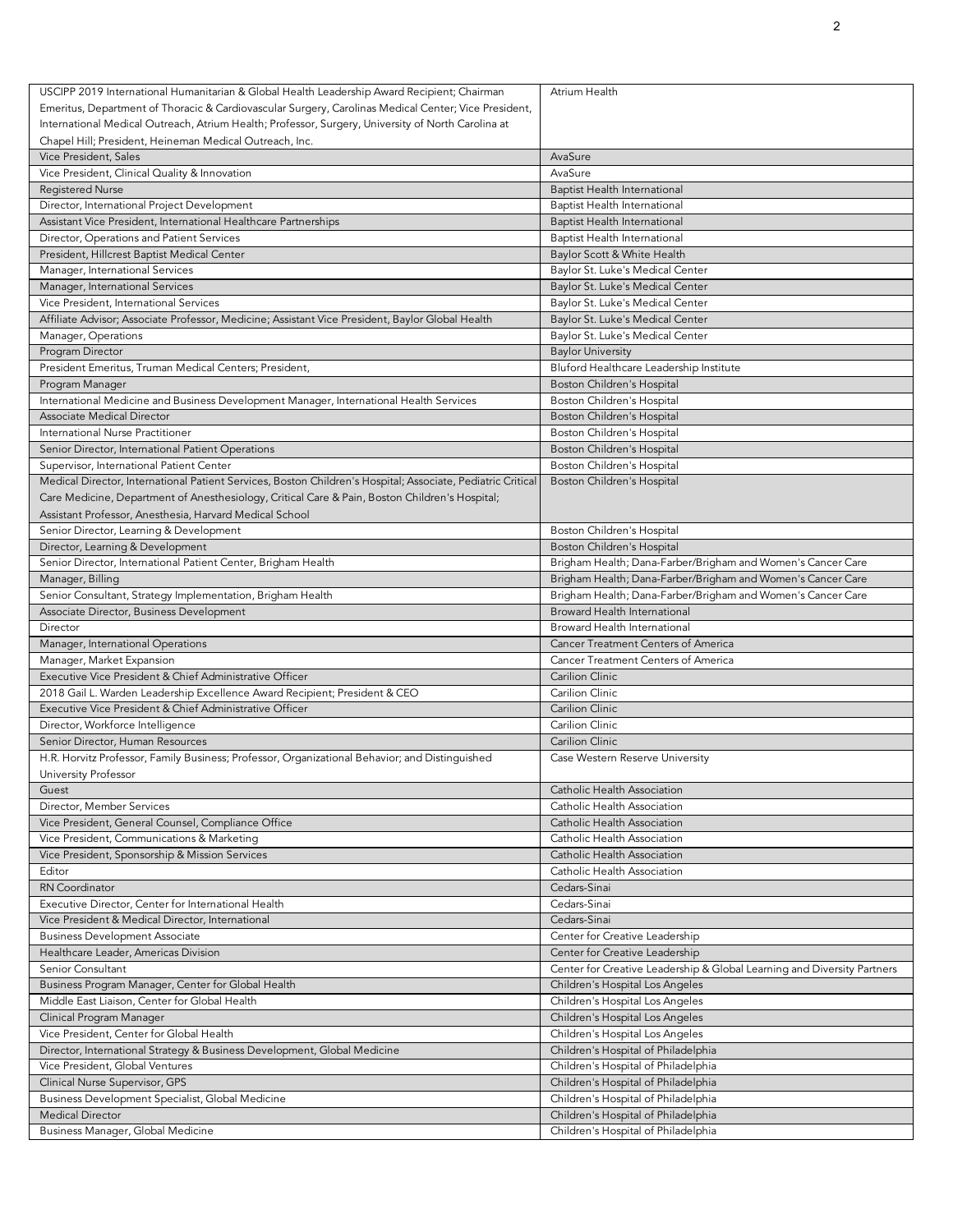| Latin American Business Director, Global Medicine                                             | Children's Hospital of Philadelphia                            |
|-----------------------------------------------------------------------------------------------|----------------------------------------------------------------|
| Data Coordinator, Global Medicine                                                             | Children's Hospital of Philadelphia                            |
| Director, Global Patient Services                                                             | Children's Hospital of Philadelphia                            |
| Analyst II, Patient Financial Services                                                        | Children's Mercy Kansas City                                   |
| Director, International Services                                                              | Children's Mercy Kansas City                                   |
| Senior Manager, International Patient Operations                                              | Children's Mercy Kansas City                                   |
| Clinical Manager                                                                              | Children's National Health System                              |
| Global Services Nurse Practitioner                                                            | Children's National Health System                              |
| <b>Patient Care Coordinator</b>                                                               | Children's National Health System                              |
| Photographer                                                                                  | ChiTown Photography                                            |
| Senior Vice President, Human Resources                                                        | ChristianaCare                                                 |
| Regional Manager, Middle East                                                                 | Cincinnati Children's                                          |
| International Coordinator                                                                     | Cincinnati Children's                                          |
| Senior Director, Medical Operations, Destination Excellence                                   | Cincinnati Children's                                          |
| International Coordinator                                                                     | Cincinnati Children's                                          |
|                                                                                               | Cincinnati Children's                                          |
| Associate, International Business Development                                                 |                                                                |
| RN Care Manager, International Program Care, Destination Excellence                           | Cincinnati Children's                                          |
| Global Director, Latin America                                                                | Cincinnati Children's                                          |
| Director, International Business Development                                                  | Cincinnati Children's                                          |
| Specialist, International Patient Program                                                     | Cincinnati Children's                                          |
| Associate Patient Access Coordinator                                                          | City of Hope                                                   |
| Director, Patient Services                                                                    | City of Hope                                                   |
| Vice President, Center for International Medicine                                             | City of Hope                                                   |
| Director, International Business Development                                                  | City of Hope                                                   |
| Senior Director, Global Mobility and Global HR                                                | Cleveland Clinic                                               |
| Advanced Practice Nurse, Global Patient Services                                              | Cleveland Clinic                                               |
| Manager, Global Patient Services                                                              | Cleveland Clinic                                               |
| Director, Service Excellence, Global Patient Services                                         | Cleveland Clinic                                               |
| Senior Marketing Director, Service Line Marketing                                             | Cleveland Clinic                                               |
| International Business Development                                                            | Cleveland Clinic                                               |
| Senior Director, Global Patient Services                                                      | Cleveland Clinic                                               |
| Global Business Development, Global Patient Services & Integration Director                   | Cleveland Clinic                                               |
| Executive Director, International Operations                                                  | Cleveland Clinic                                               |
| International Patient Coordinator                                                             | Cleveland Clinic                                               |
| Program Manager, GPS & Business Development                                                   |                                                                |
|                                                                                               |                                                                |
|                                                                                               | Cleveland Clinic Florida                                       |
| President & CEO                                                                               | Commission on Accreditation of Healthcare Management Education |
| Chief Diversity Officer                                                                       | CommonSpirit Health                                            |
| Vice President, Physicians & International Health Relations                                   | Community Medical Centers - Central California                 |
| Chief Inclusion Officer, Diversity & Inclusion                                                | Cone Health                                                    |
| Director, Diversity, Equity & Inclusion and former Assistant Director, Leadership Development | Cone Health                                                    |
| Chief Physician Executive                                                                     | Cone Health                                                    |
| Manager, International Relations                                                              | Cook Children's Health Care System                             |
| Executive Director, International Patient Services                                            | Cook Children's Health Care System                             |
| Operations Manager                                                                            | Cook Children's Health Care System                             |
| Chief Quality Officer                                                                         | Cook County Health                                             |
| President                                                                                     | Core Consulting, Inc.                                          |
| Leadership Solutions Partner                                                                  | Creative Center for Leadership                                 |
| International Project Manager                                                                 | Dana-Farber Cancer Institute                                   |
| President & CEO                                                                               | Dartmouth-Hitchcock and Dartmouth-Hitchcock Health             |
| Partner, Healthcare Providers                                                                 | Deloitte                                                       |
| National Managing Principal                                                                   | Deloitte                                                       |
| Precision Health Manager                                                                      | Deloitte Consulting, LLP                                       |
| Senior Director, Strategic Partnerships                                                       | Dignity Health International                                   |
| Senior Consultant                                                                             | Dignity Health International                                   |
| Senior Consultant, Strategic Development                                                      | Dignity Health International                                   |
| Associate Vice President, Patient Revenue Management Organization                             | Duke Health                                                    |
| <b>Administrative Fellow</b>                                                                  | Duke Health                                                    |
| Director                                                                                      | Duke Health                                                    |
| Senior Vice President, Network Development                                                    | Emory Healthcare                                               |
|                                                                                               |                                                                |
| Director, Emory Clinic; Physician Group President and Co-Chief, Clinical Operations           | Emory Healthcare                                               |
| Manager, Operations, Emory International                                                      | Emory Healthcare                                               |
| <b>Operations Analyst</b>                                                                     | Emory Healthcare                                               |
| <b>Technical Services</b>                                                                     | Epic                                                           |
| Quality Assurance<br><b>Technical Services</b>                                                | Epic<br>Epic                                                   |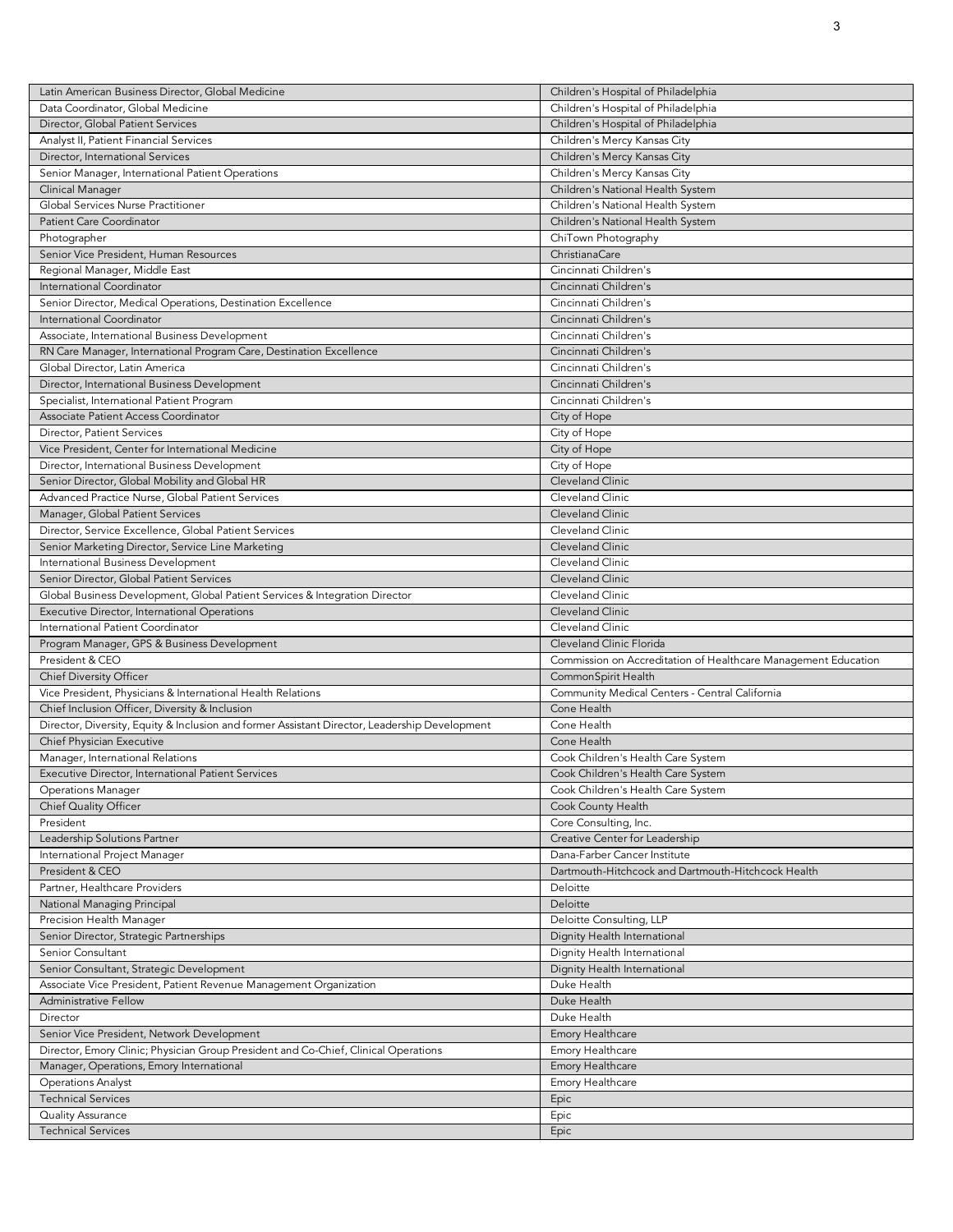| Project Manager                                                                                      | Epic                                          |
|------------------------------------------------------------------------------------------------------|-----------------------------------------------|
| Quality Assurance                                                                                    | Epic                                          |
| <b>Medical Advisor</b>                                                                               | eRequest                                      |
| Advisor                                                                                              | eRequest                                      |
| Relationship Manager                                                                                 | Flywire                                       |
|                                                                                                      |                                               |
| Relationship Manager                                                                                 | Flywire                                       |
| Director, International Healthcare                                                                   | Flywire                                       |
| Manager, National Sales                                                                              | Flywire                                       |
| Marketing Director                                                                                   | Flywire                                       |
| Vice President, Client Success                                                                       | Flywire                                       |
| Principal                                                                                            | Furst Group                                   |
| Principal                                                                                            | <b>Furst Group</b>                            |
| President                                                                                            | Furst Group                                   |
| <b>CEO</b>                                                                                           | <b>Furst Group</b>                            |
| Principal                                                                                            | <b>Furst Group</b>                            |
| Vice President                                                                                       | <b>Furst Group</b>                            |
| Vice President                                                                                       | <b>Furst Group</b>                            |
| <b>Vice President</b>                                                                                | <b>Furst Group</b>                            |
| Principal                                                                                            | Furst Group                                   |
| <b>Managing Director</b>                                                                             | Gallagher MSA Search                          |
| President & CEO                                                                                      | Gateway Foundation                            |
| Healthcare Account Executive                                                                         | Glint                                         |
| Senior Consultant, People Science                                                                    | Glint                                         |
| Healthcare Account Executive                                                                         | Glint                                         |
| Founder & Vice Chair                                                                                 | Health Equity                                 |
| <b>Executive Director</b>                                                                            | Healthcare Foundation of Northern Lake County |
| Vice President, General Credit Solutions                                                             | <b>Helvetic Credit Solutions</b>              |
|                                                                                                      | <b>Helvetic Credit Solutions</b>              |
| President, General Credit Services<br>CEO                                                            | <b>Helvetic Credit Solutions</b>              |
|                                                                                                      |                                               |
| Director, International Initiatives                                                                  | Henry Ford Health System                      |
| CEO, Henry Ford Hospital & CEO and Senior Vice President, South Market, Henry Ford Health System     | Henry Ford Health System                      |
|                                                                                                      |                                               |
| Manager, Concierge Services                                                                          | Henry Ford Health System                      |
| Vice President, Organizational Effectivness, Learning and Development                                | Henry Ford Health System                      |
| CEO, Henry Ford Hospital South Market & Senior Vice President, Henry Ford Hospital                   | Henry Ford Health System                      |
| Director, Workforce Diversity                                                                        | Henry Ford Health System                      |
| Vice President, Talent Acquisition, EEO Diversity, & Workforce Solutions                             | Henry Ford Health System                      |
| Senior Vice President, General Counsel                                                               | Henry Ford Health System                      |
| President                                                                                            | Henry Ford Health System                      |
| Director, Organizational Effectiveness                                                               | Henry Ford Health System                      |
| Vice President, Human Resources Services, Workforce Planning, & Knowledge Center                     | Henry Ford Health System                      |
| <b>CHRO</b>                                                                                          | Henry Ford Health System                      |
| Director, Learning & Development                                                                     | Henry Ford Health System                      |
| Senior Vice President, Community Health & Equity and Chief Wellness & Diversity Officer              | Henry Ford Health System                      |
| National Account Manager                                                                             | <b>Herzing University</b>                     |
| President & CEO                                                                                      | <b>Herzing University</b>                     |
| Guest                                                                                                | <b>Herzing University</b>                     |
| Senior Vice President Strategic Partnerships & Workforce Development                                 | <b>Herzing University</b>                     |
| Director, Business Operations, International Center                                                  | Hospital for Special Surgery                  |
| Manager, USA & Global Patient Services                                                               | Houston Methodist                             |
| President & CEO, Houston Methodist; Ella Fondren and Josie Roberts Presidential Distinguished        | Houston Methodist                             |
| Centennial Chair, Houston Methodist; Assistant Professor, Clinical Medicine, Institute for Academic  |                                               |
|                                                                                                      |                                               |
| Medicine, Weill Cornell Medical College                                                              |                                               |
| Project Manager                                                                                      | Houston Methodist                             |
| Vice President, Global & USA Patient Services                                                        | Houston Methodist                             |
| President & CEO, Global Health Care Services                                                         | Houston Methodist                             |
| Medical Director & Senior Advisor, Global Health Care Services, Houston Methodist; Chief, Infectious | Houston Methodist                             |
|                                                                                                      |                                               |
| Diseases, Houston Methodist Hospital; Professor, Clinical Medicine, Weill Cornell Medical College    |                                               |
| Director, Global Education & Training                                                                | Houston Methodist                             |
| Revenue Cycle Manager, Global Health Care Services                                                   | Houston Methodist                             |
| Director, Global & Patient Services                                                                  | Houston Methodist                             |
| Vice President, Global Development                                                                   | Houston Methodist                             |
| Regional Senior Vice President, Houston Methodist & CEO, Houston Methodist The Woodlands             | Houston Methodist The Woodlands Hospital      |
| Hospital                                                                                             |                                               |

4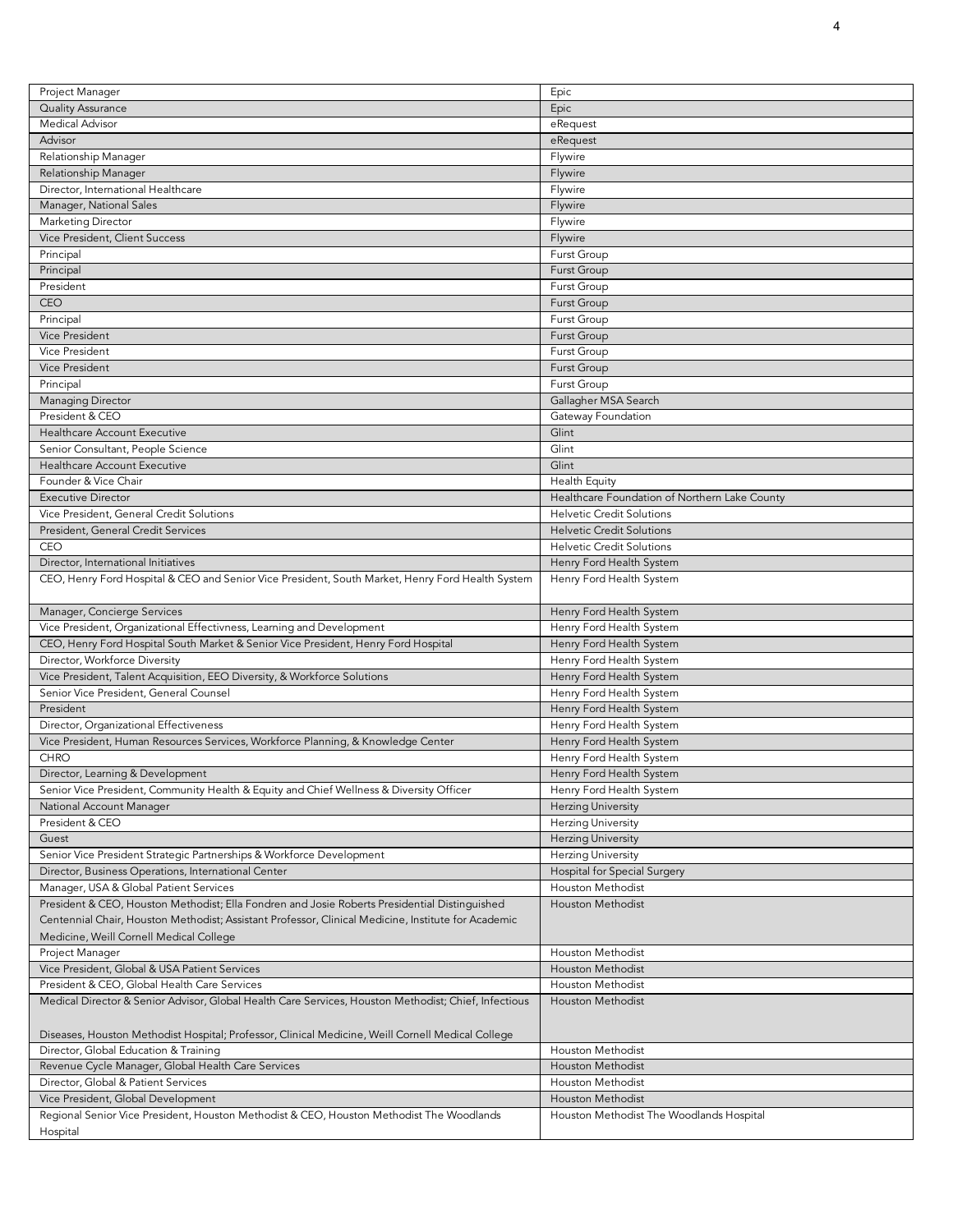| Director, Destination Services                                                                           | Indiana University Health                                     |
|----------------------------------------------------------------------------------------------------------|---------------------------------------------------------------|
| Executive Director, Inova International Medicine                                                         | Inova Health System                                           |
| Director, Operations                                                                                     | Institute for Diversity & Health Equity                       |
| Research Director                                                                                        | Institute for the Future                                      |
| Senior International Trade Specialist, Office of Industry & Analysis                                     | International Trade Administration, US Department of Commerce |
| Global China Team Leader                                                                                 | International Trade Administration, US Department of Commerce |
| Senior Commercial Specialist, US Consulate General Shanghai                                              | International Trade Administration, US Department of Commerce |
| Senior Commercial Specialist, US Embassy Beijing                                                         | International Trade Administration, US Department of Commerce |
| Managing Partner                                                                                         | <b>JAS &amp; Associates</b>                                   |
|                                                                                                          | JAS & Associates                                              |
| Managing Partner<br>China General Manager, New England Journal of Medicine                               | Jiahui Health                                                 |
|                                                                                                          |                                                               |
| Director, Office of the CEO & Global Relationships                                                       | Jiahui Health                                                 |
| Senior Director, Business Development & Strategy                                                         | Johns Hopkins Medicine                                        |
| Senior Director, Learning & Organizational Development                                                   | Johns Hopkins Medicine                                        |
| <b>Administrative Fellow</b>                                                                             | Johns Hopkins Medicine                                        |
| Administrator, Embassy Relations                                                                         | Johns Hopkins Medicine International                          |
| Director, Business Growth and Relationship Development                                                   | Johns Hopkins Medicine International                          |
| Assistant Director, International Patient Services Operations                                            | Johns Hopkins Medicine International                          |
| Director, Patient Financial Services                                                                     | Johns Hopkins Medicine International                          |
| Senior Director, Marketing and Communications                                                            | Johns Hopkins Medicine International                          |
| Guest                                                                                                    | Kaufman Hall                                                  |
| Senior Vice President                                                                                    | Kaufman Hall                                                  |
| Chief Marketing Officer                                                                                  | Kaufman Hall                                                  |
| Professor, Clinical Pediatrics, Keck School of Medicine; Director, LIFE Program, Children's Hospital Los | Keck Medicine of the University of Southern California        |
| Angeles; Co-director, Adolescent and Young Adult Program, Norris Comprehensive Cancer Center,            |                                                               |
| Keck Medicine of the University of Southern California                                                   |                                                               |
| Director, International Health & USC TeleCARE                                                            | Keck Medicine of the University of Southern California        |
| SVP, Finance                                                                                             | Kennedy Krieger Institute                                     |
| Vice President, Sales                                                                                    | LabCorp                                                       |
| <b>Executive Director</b>                                                                                | LabCorp                                                       |
| Senior Vice President                                                                                    | LabCorp                                                       |
| President                                                                                                | Lake Forest College                                           |
| Owner & President                                                                                        | Lisabeth Weiner Consultants, LLC                              |
| Senior Director, Market Strategy                                                                         | Lumeris                                                       |
| Associate Dean                                                                                           | Malcolm X College                                             |
| Program Director, International Programs and Advisory Services                                           | Massachusetts General Hospital                                |
|                                                                                                          |                                                               |
| Operations Manager, Center for International & Specialized Services                                      | Massachusetts General Hospital                                |
| Project Manager                                                                                          | Massachusetts General Hospital                                |
| <b>Registered Nurse</b>                                                                                  | Mayo Clinic                                                   |
| Supervisor                                                                                               | Mayo Clinic                                                   |
| Manager, Operations                                                                                      | Mayo Clinic                                                   |
| Operations Administrator                                                                                 | Mayo Clinic                                                   |
| <b>Lead Financial Specialist</b>                                                                         | Mayo Clinic                                                   |
| Professor, Cardiovascular Medicine and Director, Diversity & Inclusion, Women's Heart Clinic             | Mayo Clinic                                                   |
| Deputy Director, Training & Intercultural Education                                                      | Medical University of South Carolina                          |
| Financial Administrator, International Services                                                          | MedStar Georgetown University Hospital                        |
| Director, International and Language Services                                                            | MedStar Georgetown University Hospital                        |
| International Services Coordinator                                                                       | MedStar Georgetown University Hospital                        |
| Vice President, Organization Development & Chief Learning Officer                                        | Memorial Health System                                        |
| Senior Human Resources Generalist                                                                        | Memorial Health System                                        |
| System Director, Organization Learning & Simulation                                                      | Memorial Health System                                        |
| President & CEO                                                                                          | Memorial Health System                                        |
| Coaching Consultant                                                                                      | Memorial Health System                                        |
| Organizational Development Consultant                                                                    | Memorial Health System                                        |
| Director, Global Health                                                                                  | Memorial Healthcare System                                    |
| SVP & CEO                                                                                                | Memorial Hermann-Texas Medical Center                         |
| Chief Operating Officer                                                                                  | Memorial Hermann-Texas Medical Center                         |
| Operations Manager, International Program                                                                | Memorial Hermann-Texas Medical Center                         |
| Director, International Center                                                                           | Memorial Sloan Kettering Cancer Center                        |
| PFS Counseler                                                                                            | Memorial Sloan Kettering Cancer Center                        |
|                                                                                                          |                                                               |
| Supervisor                                                                                               | Memorial Sloan Kettering Cancer Center                        |
| Manager                                                                                                  | Memorial Sloan Kettering Cancer Center                        |
| Nurse Case Manager                                                                                       | Memorial Sloan Kettering Cancer Center                        |
| Senior Vice President, Strategic Initiatives & Chief Innovation Officer                                  | Michigan Health & Hospital Association                        |
| Senior Vice President, Safety & Quality                                                                  | Michigan Health & Hospital Association                        |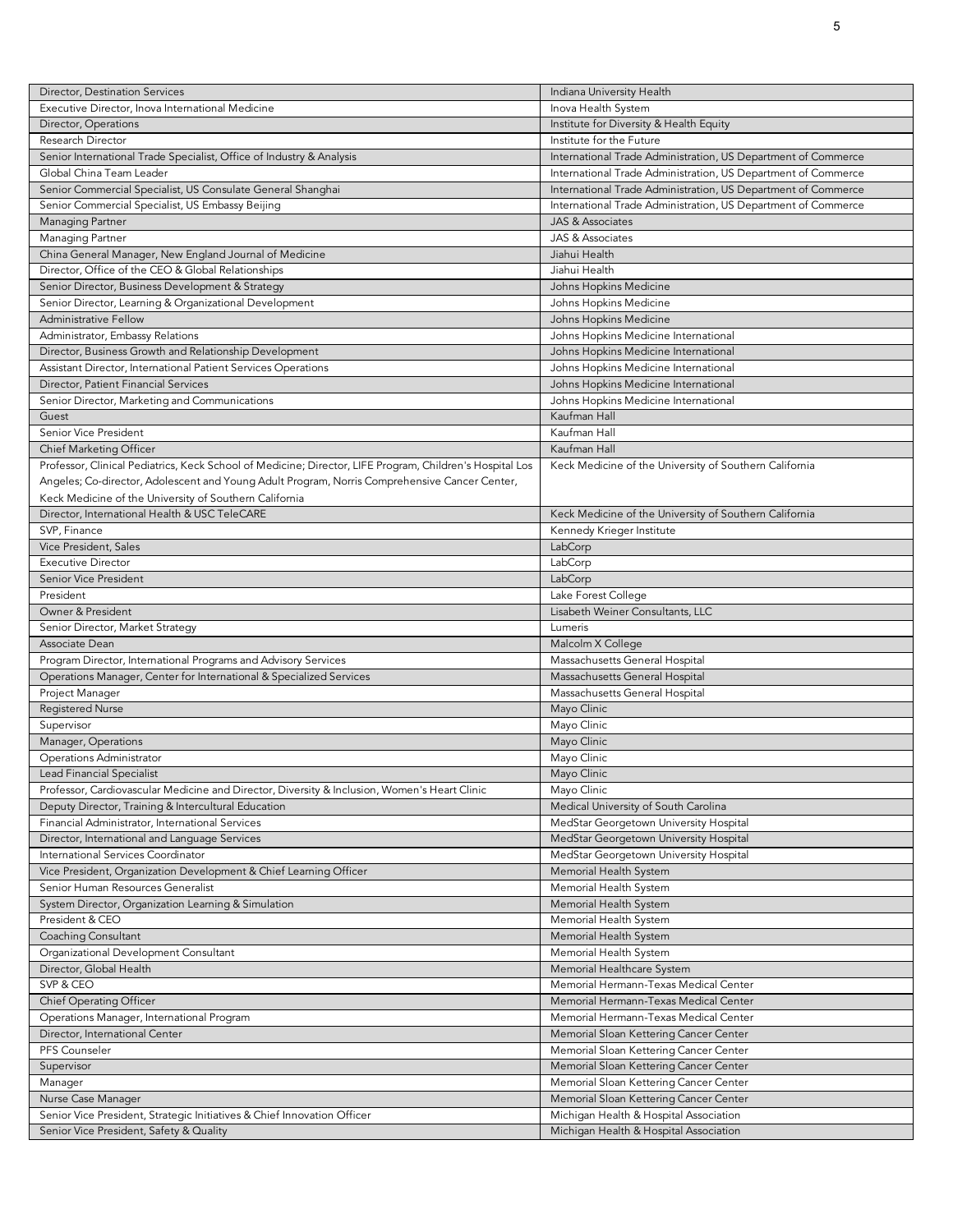| CEO                                                                               | Michigan Health & Hospital Association         |
|-----------------------------------------------------------------------------------|------------------------------------------------|
|                                                                                   |                                                |
| <b>Chief Medical Officer</b>                                                      | Michigan Health & Hospital Association         |
| Editor                                                                            | Modern Healthcare                              |
| Senior Marketing Coordinator                                                      | Modern Healthcare                              |
| Director, National Ad Sales                                                       | Modern Healthcare                              |
| Vice President & Publisher                                                        | Modern Healthcare                              |
| Director, Education & Events                                                      | Modern Healthcare                              |
| <b>Account Executive</b>                                                          | Modern Healthcare                              |
| Director, Patient Experience                                                      | Moffitt Cancer Center                          |
| Manager, International Referral Service                                           | Moffitt Cancer Center                          |
| Diversity & Inclusion Manager                                                     | Moffitt Cancer Center                          |
| Senior Leadership Advisor & Coach                                                 | Moffitt Cancer Center                          |
| Organizational Development Consultant                                             | Moffitt Cancer Center                          |
|                                                                                   |                                                |
| Executive Vice President & Chief Revenue Officer                                  | <b>MORE Health</b>                             |
| Manager, Customer Sucess & Business Development                                   | <b>MORE Health</b>                             |
| Co-founder & CEO                                                                  | <b>MORE Health</b>                             |
| Guest, Corporate Member                                                           | <b>MORE Health</b>                             |
| Guest, Corporate Member                                                           | <b>MORE Health</b>                             |
| Vice President, Access Services                                                   | Mount Sinai Health System                      |
| Vice President & Chief Administrative Officer, Diversity & Inclusion              | Mount Sinai Health System                      |
| Administrative Fellow                                                             | Mount Sinai Health System                      |
| <b>Administrative Fellow</b>                                                      | Mount Sinai Health System                      |
| Administrative Fellow                                                             | Mount Sinai Health System                      |
|                                                                                   |                                                |
| Director, Office for Diversity & Inclusion                                        | Mount Sinai Health System                      |
| Administrative Fellow                                                             | Mount Sinai Health System                      |
| <b>Administrative Fellow</b>                                                      | Mount Sinai Health System                      |
| Administrative Fellow                                                             | Mount Sinai Health System                      |
| <b>Administrative Fellow</b>                                                      | Mount Sinai Health System                      |
| Administrative Fellow                                                             | Mount Sinai Health System                      |
| Regional Manager                                                                  | Mount Sinai Medical Center                     |
| Senior Leadership Development Specialist                                          | Munson Healthcare                              |
| Senior Data Scientist                                                             | National Center for Organization Development   |
|                                                                                   |                                                |
|                                                                                   |                                                |
| Senior Organizational Development Consultant                                      | National Center for Organization Development   |
| Manager, International Business Development                                       | Nationwide Children's Hospital                 |
| Director of Growth & Physician Relations                                          | Nationwide Children's Hospital                 |
| Global Health Services Financial Supervisor                                       | Nemours Alfred I. duPont Hospital for Children |
| Nemours Global Health Services Program Director                                   | Nemours Alfred I. duPont Hospital for Children |
| Director, Operations and Business Development                                     | NewYork-Presbyterian                           |
| Supervisor, Global Patient Services                                               | NewYork-Presbyterian                           |
| President & CEO                                                                   | Northern Light Health                          |
| Manager                                                                           | Northwell Health                               |
| Manager, International Liaison Services                                           | Northwell Health                               |
|                                                                                   | Northwell Health                               |
| Vice President, Center for Learning & Innovation                                  |                                                |
| Administrative Director                                                           | Northwell Health                               |
| Corporate Manager, Workforce Intelligence                                         | Northwell Health                               |
| Senior Administrative Director, Medicine Service Line, Internal & Family Medicine | Northwell Health                               |
| Senior Administrative Director                                                    | Northwell Health                               |
| Chairperson, Emergency Medicine, Lenox Hill Hospital                              | Northwell Health                               |
| AVP, Nursing Professional Development                                             | Northwell Health                               |
| Network Director, Family Medicine                                                 | Northwell Health                               |
| Chief, Pediatric Neurology, Cohen Children's Medical Center                       | Northwell Health                               |
| AVP, Organizational Development                                                   | Northwell Health                               |
| Senior Project Manager, Administration                                            | Northwell Health                               |
| Director, Change Readiness                                                        | Northwell Health                               |
| Practice Director, OBGYN                                                          | Northwell Health                               |
|                                                                                   | Northwell Health                               |
| Senior Vice President & Chief People Officer                                      |                                                |
| Ambulatory Nursing Director                                                       | Northwell Health                               |
| Senior Director, Workforce Intelligence                                           | Northwell Health                               |
| Vice President                                                                    | Northwell Health                               |
| Senior Director, Finance & Operations Management                                  | Northwell Health                               |
| Managing Director, International Relations                                        | Northwestern Medicine                          |
| Program Director, International Patient Services                                  | Northwestern Medicine                          |
| Senior Manager, International Patient Services                                    | Northwestern Medicine                          |
| International Coordinator                                                         | Northwestern Medicine                          |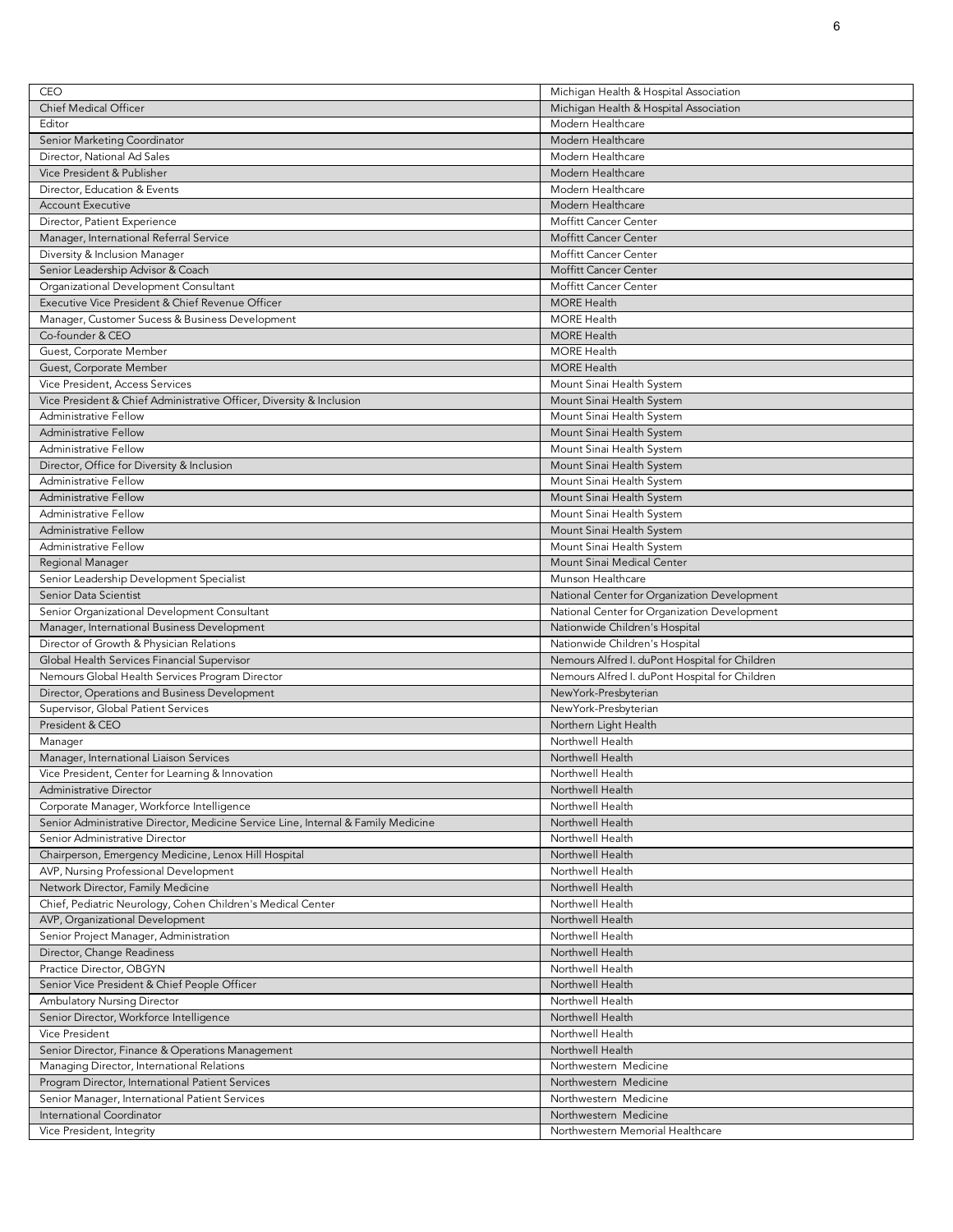| <b>System Architect</b>                                                   | Northwestern Memorial Hospital               |
|---------------------------------------------------------------------------|----------------------------------------------|
| Director, Learning & Development                                          | Norton Healthcare                            |
| Managing Partner                                                          | <b>NuBrick Partners</b>                      |
| Senior Director, International, Language & Volunteer Services Departments | NYU Langone Health                           |
| Coordinator, International Patient Services                               | NYU Langone Health                           |
| Coordinator, International Patient Services                               | NYU Langone Health                           |
| Senior Leadership Development Specialist                                  | NYU Langone Health                           |
| Vice President, International Health and Transplant Services              | Ochsner Health System                        |
| Regional Account Manager, Caribbean & Latin America                       | Ochsner Health System                        |
| Director, International Services                                          | Ochsner Health System                        |
| Senior Vice President, Chief Population Health Officer                    | OhioHealth                                   |
| Vice President, Strategic Relationships                                   | One Medical                                  |
| Senior Principal, Strategic Accounts                                      | Optum                                        |
| Chief Growth Officer                                                      | Optum360                                     |
| Director, Patient Coordination                                            | Paley Institute at St. Mary's Medical Center |
| CEO, St. Mary's Medical Center and Palm Beach Children's Hospital         | Paley Institute at St. Mary's Medical Center |
| Decision Support Analyst                                                  | Paley Institute at St. Mary's Medical Center |
| President & CEO                                                           | Pam King Sams & Associates                   |
| Manager, Marketing                                                        | Pam King Sams & Associates                   |
| Director, People Analytics                                                | Partners HealthCare                          |
| Senior Manager, Diversity, Equity, & Inclusion                            | <b>Partners HealthCare</b>                   |
| Senior Organizational Development Training Consultant                     | Partners HealthCare                          |
| Vice President, Human Resources                                           | Partners HealthCare                          |
| Diversity Communications Specialist                                       | Partners HealthCare                          |
| Program Manager, Talent Management COE                                    | Partners HealthCare                          |
| Project Coordinator, Office of Diversity, Equity, & Inclusion             | Partners HealthCare                          |
| Senior Director, Talent & Organization Development                        | Partners HealthCare                          |
| Hospitalist                                                               | Peace Health                                 |
| President & CEO                                                           | Peace Health                                 |
| Executive, International Business Development                             | Penn Medicine                                |
| Finance, Data, and Project Manager                                        | Penn Medicine                                |
| <b>Registered Nurse</b>                                                   | Penn Medicine                                |
| COO, Penn Signature Services                                              | Penn Medicine                                |
| Regional Manager, Latin America                                           | Penn Medicine                                |
| Director, Market Development and Communications                           | Philadelphia International Medicine          |
| Director, Patient Services                                                | Philadelphia International Medicine          |
| President & CEO                                                           | Philadelphia International Medicine          |
| CHRO & President, Workforce Solutions                                     | Press Ganey Associates                       |
| Vice President, Deployment Services                                       | <b>Prominence Advisors</b>                   |
| Vice President, Sales                                                     | <b>Prominence Advisors</b>                   |
| Sustainability Director                                                   | <b>Prominence Advisors</b>                   |
| Chief Financial Officer                                                   | Providence                                   |
| Board Member                                                              | Providence                                   |
| PSJH Sponsor                                                              | Providence                                   |
| President, Operations & Strategy                                          | Providence                                   |
| Executive Vice President & Chief Administrative Officer                   | Providence                                   |
| <b>PSJH Sponsor</b>                                                       | Providence                                   |
| Executive Vice President & Chief Clinical Officer                         | Providence                                   |
| <b>PSJH Sponsor</b>                                                       | Providence                                   |
| Guest                                                                     | Providence                                   |
| Guest                                                                     | Providence                                   |
| <b>Board Member</b>                                                       | Providence                                   |
| Guest                                                                     |                                              |
| PSJH Sponsor                                                              | Providence<br>Providence                     |
| Executive Vice President & Chief Mission Integration Officer              | Providence                                   |
| Guest                                                                     | Providence                                   |
| Guest                                                                     | Providence                                   |
| President & CEO                                                           |                                              |
|                                                                           | Providence                                   |
| President, Population Health Management<br><b>Board Member</b>            | Providence                                   |
| <b>Board Member</b>                                                       | Providence                                   |
|                                                                           | Providence                                   |
| Principal, Talent                                                         | Providence                                   |
| Guest                                                                     | Providence                                   |
| Director, Talent                                                          | Providence                                   |
| Guest                                                                     | Providence                                   |

7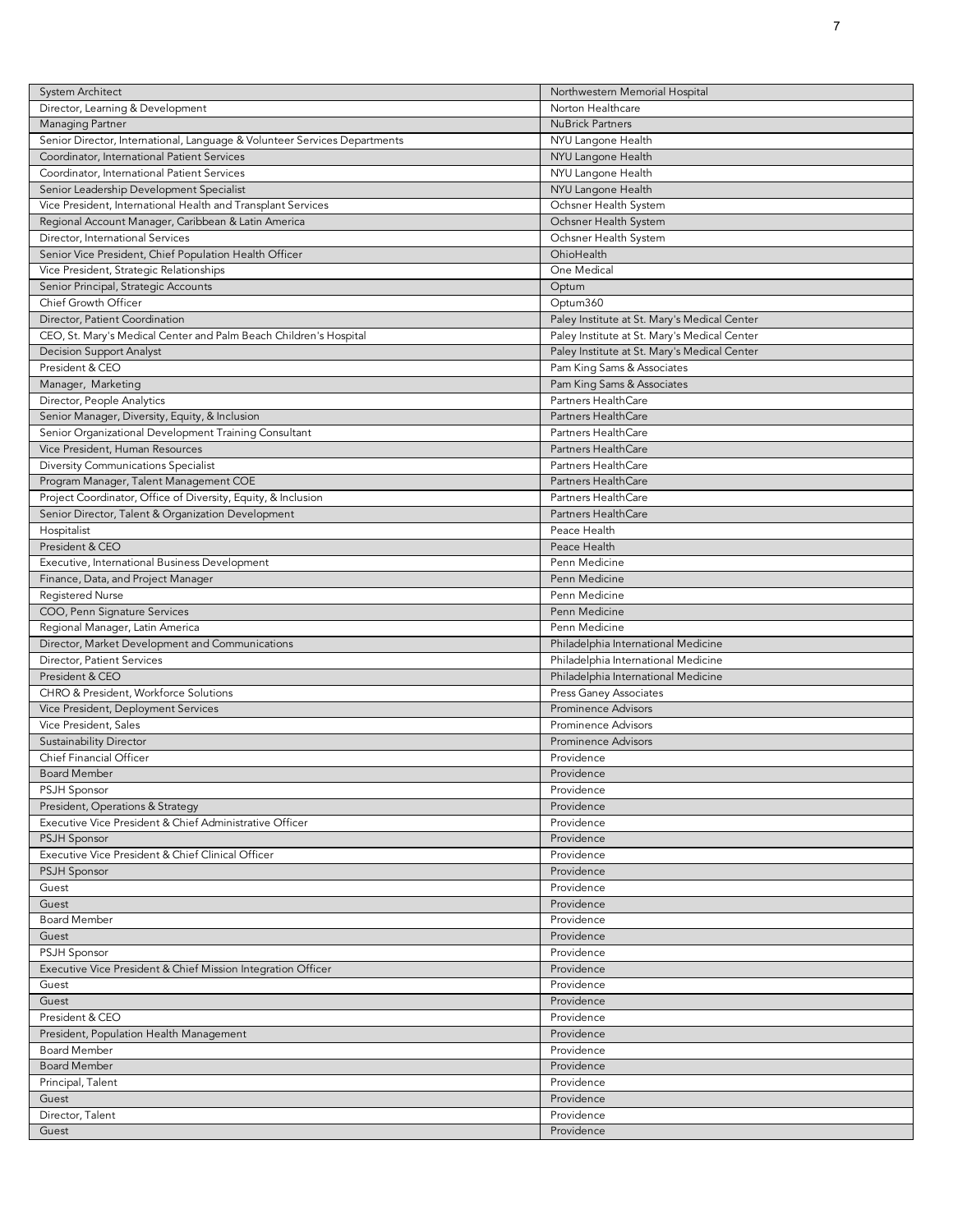| Group Vice President, Government Affairs & Social Responsibility                                       | Providence                                           |
|--------------------------------------------------------------------------------------------------------|------------------------------------------------------|
| <b>PSJH Sponsor</b>                                                                                    | Providence                                           |
| <b>PSJH Sponsor</b>                                                                                    | Providence                                           |
| Executive Assistant to the President & CEO                                                             | Providence                                           |
| Manager, System Governance Office                                                                      | Providence                                           |
| Associate Vice President, National Communication                                                       | Providence                                           |
| Executive Assistant, Mission Leadership                                                                | Providence                                           |
| Executive Vice President, Ambulatory Care Network                                                      | Providence                                           |
| <b>Board Member</b>                                                                                    | Providence                                           |
| Guest                                                                                                  | Providence                                           |
| Guest                                                                                                  | Providence                                           |
| <b>Board Member</b>                                                                                    | Providence                                           |
| Chief Medical Officer, USA                                                                             | QTC Care                                             |
|                                                                                                        | QTC Care                                             |
| Chairman                                                                                               | QTC Care                                             |
| Senior Case Manager                                                                                    |                                                      |
| Founder & CEO                                                                                          | QTC Care                                             |
| Chief Medical Officer, China                                                                           | QTC Care                                             |
| President & CEO                                                                                        | Quick Leonard Kieffer                                |
| Founder & Chairman                                                                                     | Quick Leonard Kieffer                                |
| Account Manager                                                                                        | REVA, Inc.                                           |
| Senior Account Executive                                                                               | REVA, Inc.                                           |
| Chair, Board of Trustees                                                                               | Rosalind Franklin University of Medicine and Science |
| Executive Vice President, Research & Interim Dean, Chicago Medical School                              | Rosalind Franklin University of Medicine and Science |
| Vice President, Partnerships & Associate Professor                                                     | Rosalind Franklin University of Medicine and Science |
| Executive Director, Lake County Health Department                                                      | Rosalind Franklin University of Medicine and Science |
| President & CEO                                                                                        | Rosalind Franklin University of Medicine and Science |
| Acting Dean, College of Health Professions                                                             | Rosalind Franklin University of Medicine and Science |
| Guest                                                                                                  | Rosalind Franklin University of Medicine and Science |
| Chair, Department of Health Systems Management, Rush University                                        | <b>Rush University</b>                               |
| Chair, Department of Health Systems Management                                                         | <b>Rush University</b>                               |
| Associate Professor & Director, Student Development                                                    | <b>Rush University</b>                               |
| Research Director, US Cooperative for International Patient Programs; Director, Rush Center for the    | <b>Rush University</b>                               |
| Advancement of Healthcare Value; and Professor & Associate Chair, Research & Education                 |                                                      |
| Director, Data Science & Knowledge Management                                                          | <b>Rush University</b>                               |
| Manager                                                                                                | Rush University Medical Center                       |
| Director, International Health Services and Patient Special Services                                   | Rush University Medical Center                       |
| Senior Vice President & Acting Chief Transformation Officer                                            | Rush University Medical Center                       |
| Manager, Clinical Innovation                                                                           | Rush University Medical Center                       |
| University Chief of Staff                                                                              | Rush University Medical Center                       |
| Senior Vice President, Operations & Chief Operating Officer                                            | Rush University Medical Center                       |
| Chief, Section of PM&R, Neurosurgery                                                                   | Rush University Medical Center                       |
| Director, Leadership & Learning Academy                                                                | Rush University Medical Center                       |
|                                                                                                        |                                                      |
| Senior Vice President, Medical Affairs & Chief Medical Officer                                         | Rush University Medical Center                       |
| Administrative Fellow                                                                                  | Rush University Medical Center                       |
| Leadership Development Consultant                                                                      | Rush University Medical Center                       |
| Associate Vice President, Organizational Effectiveness & Leadership Development                        | Rush University Medical Center                       |
| Senior Staff Advisor, Office of the CEO                                                                | Rush University Medical Center                       |
| Administrative Fellow                                                                                  | Rush University Medical Center                       |
| President & CEO                                                                                        | Saint Luke's Health System                           |
| <b>Executive Director</b>                                                                              | Scottsdale Institute                                 |
| Chairman                                                                                               | Scottsdale Institute                                 |
| <b>Bioethics Faculty</b>                                                                               | Seattle Children's                                   |
| Professor, Pediatrics, University of Washington and Medical Director & Program Director, International | Seattle Children's                                   |
| Medical Services, Seattle Children's                                                                   |                                                      |
| National Vice President                                                                                | Sg <sub>2</sub>                                      |
| Associate Principal                                                                                    | Sg <sub>2</sub>                                      |
| Vice President, Client Relations                                                                       | Sg <sub>2</sub>                                      |
| Senior Principal                                                                                       | Sg <sub>2</sub>                                      |
| Manager, Patient Care Operations                                                                       | Sharp HealthCare                                     |
| Vice President, Global Patient Services                                                                | Sharp Health Care                                    |
| Director, Global Patient Services                                                                      | Shirley Ryan AbilityLab                              |
| Associate Director, Global Patient Services                                                            | Shirley Ryan AbilityLab                              |
| President                                                                                              | Sierra International Associates                      |
| President                                                                                              |                                                      |
|                                                                                                        | Skyservice Air Ambulance International               |
| Executive Vice President, Global Markets                                                               | Skyservice Air Ambulance International               |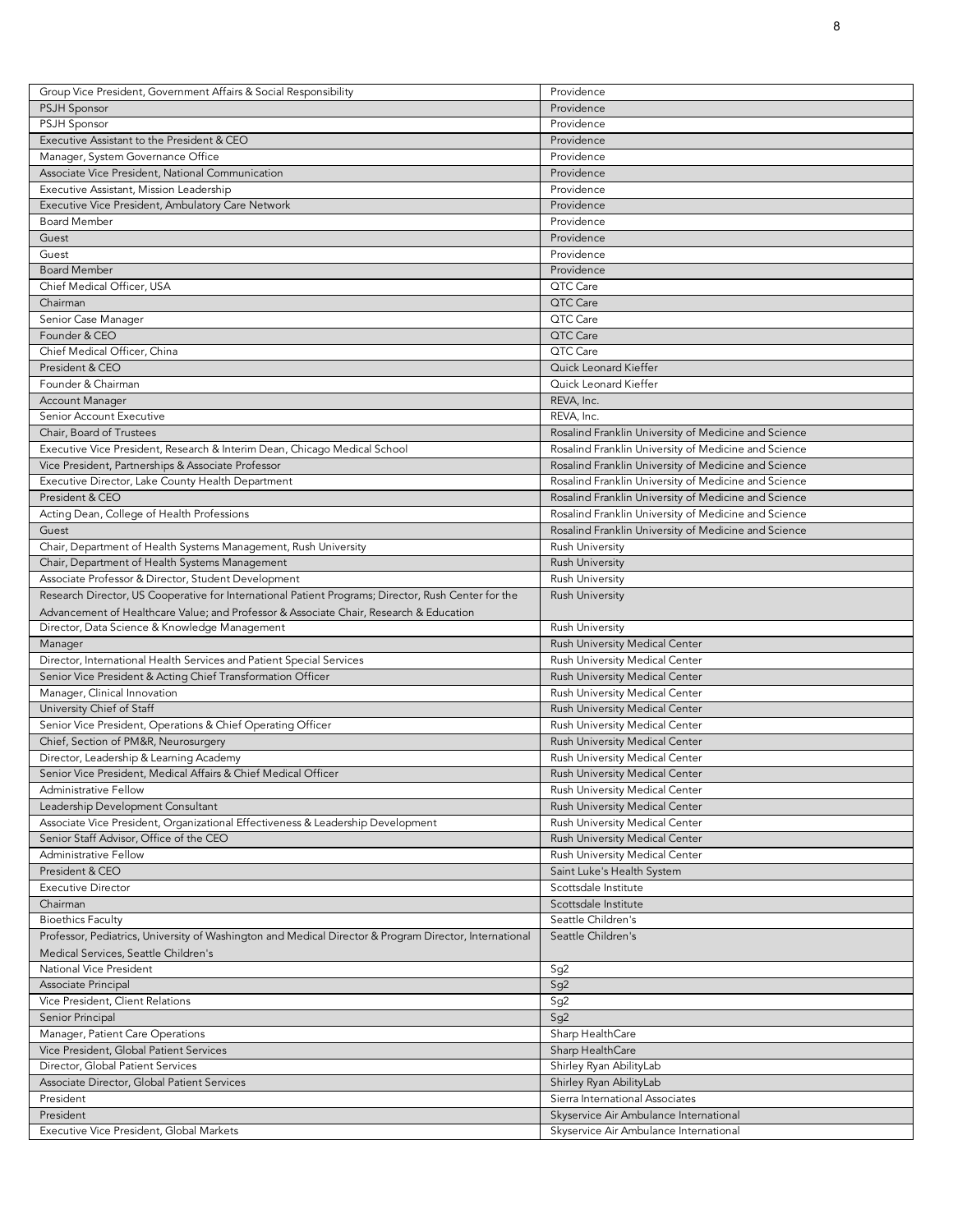| Global CEO, Circles                                                                                       | Sodexo                                                 |
|-----------------------------------------------------------------------------------------------------------|--------------------------------------------------------|
| Vice President, Healthcare Communications                                                                 | Sodexo                                                 |
|                                                                                                           |                                                        |
| Director, Global Diversity                                                                                | Sodexo                                                 |
| Vice President, Healthcare Communications                                                                 | Sodexo Healthcare - North America                      |
| President & CEO                                                                                           | Sodexo Healthcare - North America                      |
| Manager Employee Development                                                                              | Spectrum Health                                        |
| Director, Employee Lifecycle                                                                              | Spectrum Health                                        |
| Senior, Talent Program Specialist                                                                         | Spectrum Health                                        |
| Consultant                                                                                                | Spencer Stuart                                         |
| Consultant                                                                                                | Spencer Stuart                                         |
| Consultant                                                                                                | Spencer Stuart                                         |
| Consultant                                                                                                | Spencer Stuart                                         |
| Associate                                                                                                 | Spencer Stuart                                         |
| Consultant                                                                                                | Spencer Stuart                                         |
| Senior Associate                                                                                          | <b>Spencer Stuart</b>                                  |
| Consultant                                                                                                | Spencer Stuart                                         |
| Consultant                                                                                                | Spencer Stuart                                         |
|                                                                                                           |                                                        |
| Associate                                                                                                 | Spencer Stuart                                         |
| Regional President                                                                                        | SSM Health Care of Wisconsin                           |
| Administrative Director, Global Services                                                                  | Stanford Medicine                                      |
| International Patient Services Specialist                                                                 | <b>Stanford Medicine</b>                               |
| International Patient Services Specialist                                                                 | Stanford Medicine                                      |
| Program Manager, International Medical Services                                                           | <b>Stanford Medicine</b>                               |
| Director, WellMD Center at Stanford and Associate Dean & Chief Wellness Officer                           | Stanford School of Medicine                            |
| Executive Vice President, Strategic Partnerships                                                          | <b>SurePeople</b>                                      |
| Guest                                                                                                     | <b>SurePeople</b>                                      |
| Founder & CEO                                                                                             | <b>SurePeople</b>                                      |
| Vice President, Sales                                                                                     | <b>SurePeople</b>                                      |
| <b>Strategic Communications</b>                                                                           | <b>SurePeople</b>                                      |
| Managing Director, Healthcare                                                                             |                                                        |
|                                                                                                           | Syntegrity                                             |
| Vice President, Strategic Partnerships                                                                    | Syntegrity                                             |
| Team Lead, Business Development                                                                           | Syntegrity                                             |
| <b>CEO</b>                                                                                                | Syntegrity                                             |
| Senior International Patient Coordinator                                                                  | Texas Children's Hospital                              |
| International Patient Coordinator                                                                         | Texas Children's Hospital                              |
|                                                                                                           |                                                        |
| Dean B. Andropoulos, MD, Anesthesiologist-in-Chief & Cardiovascular Anesthesiologist, Department of       | Texas Children's Hospital                              |
| Anesthesiology, Perioperative and Pain Medicine, Texas Children's Hospital; Professor, Pediatrics-        |                                                        |
| Anesthesiology, Baylor College of Medicine                                                                |                                                        |
| International Patient Coordinator                                                                         | Texas Children's Hospital                              |
| Senior International Patient Coordinator                                                                  | Texas Children's Hospital                              |
|                                                                                                           |                                                        |
| Michael A. Belfort, MD, PhD, Chair, Department of Obstetrics and Gynecology, Baylor College of            | Texas Children's Hospital                              |
| Medicine; Obstetrician and Gynecologist-in-Chief, Texas Children's Hospital; Medical Director, Texas      |                                                        |
| Children's Fetal Center                                                                                   |                                                        |
| Gary D. Clark, MD, Chief, Pediatric Neurology and Developmental Neuroscience, Texas Children's            | Texas Children's Hospital                              |
| Hospital; The Blue Bird Circle Endowed Chair for the Chief of Neurology and Developmental                 |                                                        |
| Neuroscience, Baylor College of Medicine; Professor & Chief, Neurology and Developmental                  |                                                        |
| Neuroscience, Department of Pediatrics, Baylor College of Medicine                                        |                                                        |
| Medical Director, International Services                                                                  | Texas Children's Hospital                              |
| International Patient Coordinator                                                                         | Texas Children's Hospital                              |
| International Education, International Services                                                           | Texas Children's Hospital                              |
| International Patient Coordinator                                                                         | Texas Children's Hospital                              |
| International Patient Coordinator                                                                         | Texas Children's Hospital                              |
| Surgeon-in-Chief & S. Baron Hardy Chair in Plastic Surgery, Texas Children's Hospital; Professor,         | Texas Children's Hospital                              |
| Surgery, Baylor College of Medicine; Chief, Division of Plastic Surgery, Baylor College of Medicine       |                                                        |
| International Patient Intake Coordinator                                                                  | Texas Children's Hospital                              |
|                                                                                                           |                                                        |
| Edward B. Singleton Chair of Radiology & Radiologist-in-Chief                                             | Texas Children's Hospital                              |
| International Patient Coordinator                                                                         | Texas Children's Hospital                              |
| USCIPP 2019 International Humanitarian and Global Health Leadership Award Recipient; Founder &            | Texas Children's Hospital                              |
| President, Baylor College of Medicine International Pediatric AIDS Initiative (BIPAI) at Texas Children's |                                                        |
| Hospital; J.S. Abercrombie Professor and Chairman and Ralph D. Feigin Endowed Chair, Department of        |                                                        |
| Pediatrics, Baylor College of Medicine; Physician-in-Chief, Texas Children's Hospital                     |                                                        |
| Director, International Services                                                                          | Texas Children's Hospital                              |
| Administrative Assistant                                                                                  | Texas Children's Hospital                              |
| International Patient Coordinator<br>International Financial Counselor                                    | Texas Children's Hospital<br>Texas Children's Hospital |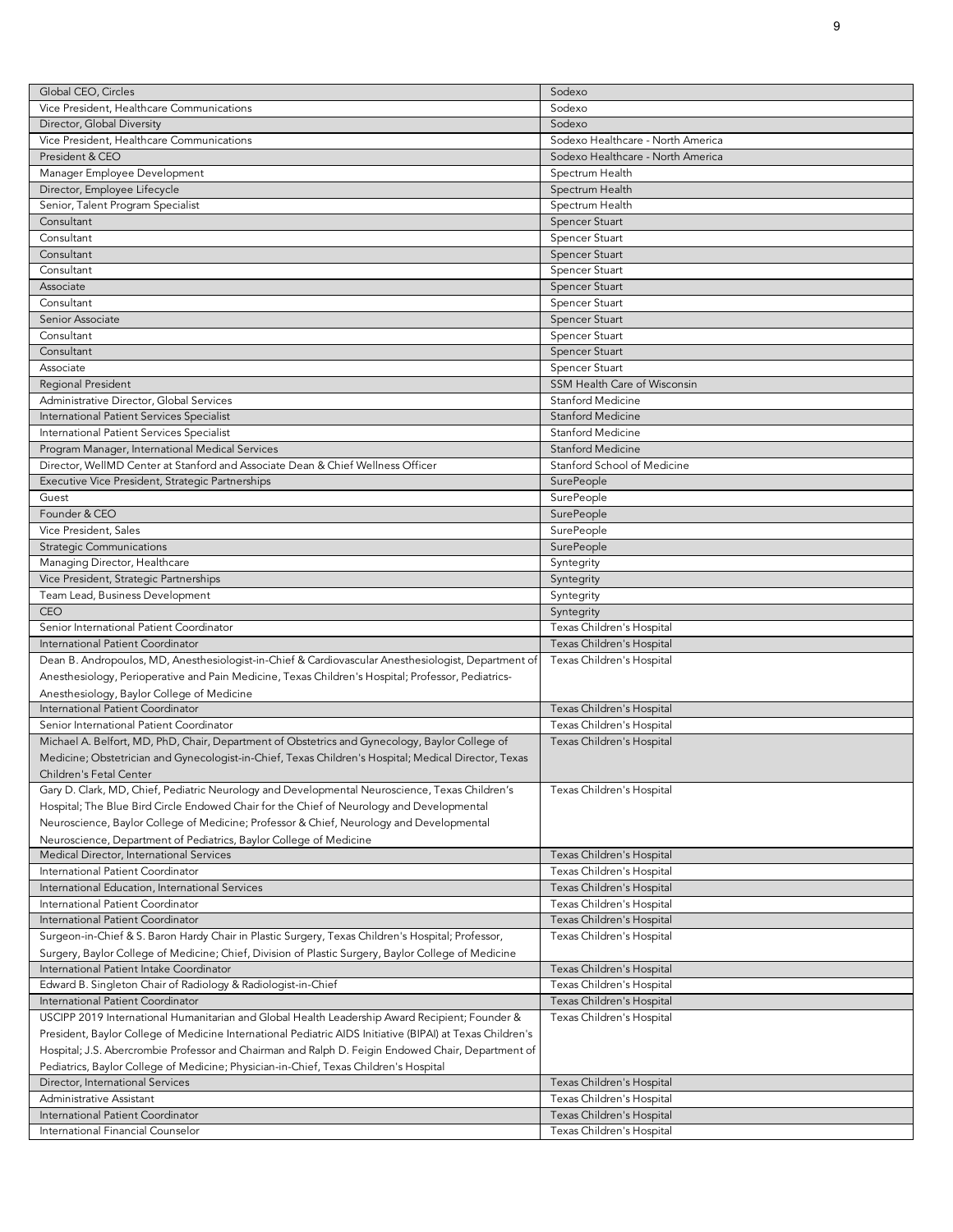| Senior International Patient Interpreter                                                             | Texas Children's Hospital                                 |
|------------------------------------------------------------------------------------------------------|-----------------------------------------------------------|
| Professor, Pediatrics and Retrovirology & Executive Vice Chairman, Department of Pediatrics, Baylor  | Texas Children's Hospital                                 |
| College of Medicine; Executive Vice President & Chief Medical Officer, Baylor College of Medicine    |                                                           |
|                                                                                                      |                                                           |
| International Pediatric AIDS Initiative (BIPAI) at Texas Children's Hospital                         |                                                           |
| Vice President, Texas Children's Community Hospitals & International Services                        | Texas Children's Hospital                                 |
| Assistant Director, International Services                                                           | Texas Children's Hospital                                 |
| Professor, Pediatrics, Baylor College of Medicine and Texas Children's Hospital; Associate Chief,    | Texas Children's Hospital                                 |
| Critical Care Section, Texas Children's Hospital; Past President, American Academy of Pediatrics     |                                                           |
| International Clinical Nurse Coordinator                                                             | Texas Children's Hospital                                 |
| Senior International Patient Interpreter                                                             | Texas Children's Hospital                                 |
| International Patient Coordinator                                                                    | Texas Children's Hospital                                 |
| President                                                                                            | The Advisory Board Company                                |
| Patient Navigator                                                                                    | The James Cancer Hospital at The Ohio State University    |
| Senior Business Operations Analyst, International Affairs                                            | The James Cancer Hospital at The Ohio State University    |
| Associate Director, Destination Global Health Care                                                   | The James Cancer Hospital at The Ohio State University    |
| MHA Program Director, College of Public Healh                                                        | The Ohio State University                                 |
| Executive Director, Projects & Operations, Global Business Development                               | The University of Texas MD Anderson Cancer Center         |
| Medical Director, International Center                                                               | The University of Texas MD Anderson Cancer Center         |
| Clinical Administrative Director, International Patient Center                                       | The University of Texas MD Anderson Cancer Center         |
| Supervisor, Patient Access Ops, International Center                                                 | The University of Texas MD Anderson Cancer Center         |
| Executive Director, Ambulatory Business Services                                                     | The University of Texas MD Anderson Cancer Center         |
| Regional Director, Diversity & Inclusion                                                             | <b>Trinity Health</b>                                     |
| Manager, Patient Experience                                                                          | UC San Diego Health                                       |
| Director, International Patient Program Operations                                                   | UC San Diego Health                                       |
| Director, International Program                                                                      | UChicago Medicine                                         |
|                                                                                                      |                                                           |
| Director, Business Development, China & Asia                                                         | UChicago Medicine                                         |
| Senior Director, International Operations                                                            | <b>UCLA Health</b>                                        |
| Regional Project Manager, Middle East                                                                | <b>UCLA Health</b>                                        |
| Regional Manager, Asia                                                                               | <b>UCLA Health</b>                                        |
| Care Coordinator                                                                                     | <b>UCLA Health</b>                                        |
| Operations Manager, International Medical Services                                                   | <b>UCSF Health</b>                                        |
| Senior Project Manager                                                                               | <b>UCSF Health</b>                                        |
| Senior Organizational Development Specialist                                                         | UK Healthcare                                             |
| <b>Assistant Professor</b>                                                                           | <b>UNC Chapel Hill</b>                                    |
| Vice President, US Networks and Administrative Services, Americas                                    | UnitedHealthcare Global                                   |
| Vice President, US Networks and Administrative Services, Worldwide Sales and Account Management      | UnitedHealthcare Global                                   |
|                                                                                                      |                                                           |
| Vice President, Global Solutions Latin America                                                       | UnitedHealthcare Global                                   |
| Director, Managed Care                                                                               | University Hospitals Cleveland Medical Center             |
| Manager, Center for International Relations                                                          | University Hospitals Cleveland Medical Center             |
| Professor & Chair                                                                                    | University of Alabama at Birmingham                       |
| Clinical Assistant Professor                                                                         | University of Illinois at Chicago                         |
| Executive Director, Griffith Leadership Center                                                       | University of Michigan                                    |
| Professor & Associate Chair, Health Management & Policy, School of Public Health and Faculty Lead,   | University of Michigan                                    |
| Griffith Leadership Center                                                                           |                                                           |
| Senior Lecturer, MHA Program, School of Public Health                                                | University of Minnesota                                   |
| Assistant Teaching Professor                                                                         | University of Missouri, Health Management and Informatics |
| Director, MHA & MHA/MBA Programs, Associate Professor                                                | University of Pittsburgh                                  |
| <b>MHA Program Director</b>                                                                          | University of Washington                                  |
| Senior Director, International Business, UPMC; Director, UPMC Global Care; Director, International & | <b>UPMC</b>                                               |
| Telemedicine, Children's Hospital of Pittsburgh of UPMC                                              |                                                           |
| Vice President, Human Resources, International                                                       | <b>UPMC</b>                                               |
| Leadership Institute Analyst                                                                         | UT MD Anderson Cancer Center                              |
| Executive Director, Learning                                                                         | Vanderbilt Medical Center                                 |
| MHA & MSHA, Graduate Programs Director                                                               | Virginia Commonwealth University                          |
| Senior Director, Events Marketing                                                                    | Vizient                                                   |
| Chief Financial Officer                                                                              | Vizient                                                   |
|                                                                                                      |                                                           |
| Senior Vice President & General Manager, Sales                                                       | Vizient                                                   |
| Guest                                                                                                | Vizient                                                   |
| Associate Vice President                                                                             | Vizient                                                   |
| Executive Advisor to the CEO                                                                         | Vizient                                                   |
| Manager, Physician Practice Development                                                              | Washington University School of Medicine in St. Louis     |
| Regional Sales Manager                                                                               | Western Union Business Solutions                          |
| Regional Manager, Medical Accounts                                                                   | Western Union Business Solutions                          |
| Director, Medical and Education                                                                      | Western Union Business Solutions                          |